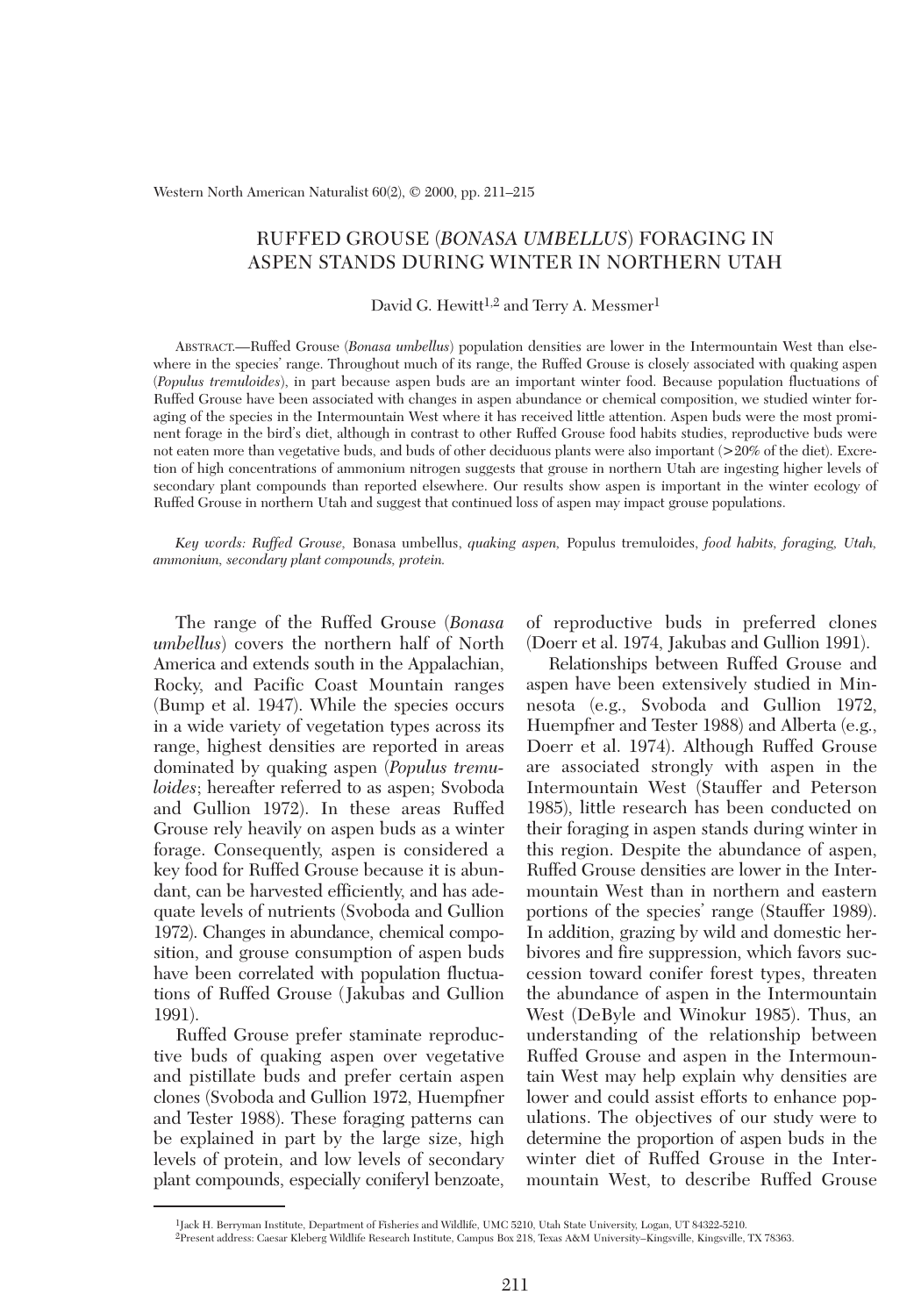foraging patterns in aspen stands, and to compare levels of secondary plant compound ingestion between grouse in the Rocky Mountains and elsewhere, as reported in the literature.

#### **METHODS**

We conducted our study on the Wasatch-Cache National Forest, east of Logan, Utah. Dominant overstory species in the study area are apsen, *Pseudotsuga menziesii* (Douglas-fir), *Acer grandidentatum* (bigtooth maple), and *Sorbus scopulina* (mountain-ash). Understory shrubs are *Prunus virginiana* (chokecherry), *Salix* spp. (willow), *Rosa* sp. (rose), *Amelanchier alnifolia* (serviceberry), and *Physocarpus* sp. (ninebark). Patches of *Artemisia* sp. (sagebrush) and diverse herbaceous species are scattered throughout the area. Elevation of the study site is 1760–2360 m. Snowpack during the study was 50–120 cm.

Because Ruffed Grouse in our study area are rarely found during winter where aspen are not present (Stauffer and Peterson 1985), we used aerial photography to identify 21 aspen stands that were  $> 0.5$  km<sup>2</sup> and  $< 2$  km from a maintained roadway. Of these, 6 were chosen based on winter accessibility and confirmed presence of Ruffed Grouse. To sample each stand for foraging grouse and to collect aspen buds, we set up 900- to 1200-m-long transects perpendicular to land contours and marked them with colored flagging. Aspen was the dominant overstory species on all transects, but plant species common throughout the study area (listed above) were found on most transects. We searched for foraging grouse between 14 December 1995 and 28 February 1996 by slowly walking transects beginning 30 min before sunrise (once for each transect) or at sunset (2–3 times for each transect). Observers wore white clothing to camouflage their activities and minimize disruption of foraging grouse. When grouse were observed foraging, we recorded duration of observed foraging and marked trees in which birds foraged.

Vegetative and reproductive aspen buds were collected during March 1997 from the upper 1/3 of the tree canopy by removing a branch using a tree pruner on an expandable pole or by shooting with a shotgun. Buds were collected from mature aspen trees nearest every 200-m flag along each transect. If reproductive buds were not found on trees sampled systematically, buds were collected from the nearest aspen tree. Buds were held on dry ice in the field and frozen at –20°C until freezedried.

Ruffed Grouse intestinal feces were collected along transects from snow roosts or from foraging paths identified from grouse tracks in snow. We did not collect cecal droppings because their composition varies from that of intestinal droppings (Moss and Parkinson 1972) and they could not be collected with every fecal sample. Feces were analyzed to estimate food habits and nitrogen excretion patterns. Only feces <24 h old, based on flushing the bird or fresh sign in new snow or melting snow, were used for nitrogen analysis. All galliform feces collected were assumed to be from Ruffed Grouse. Although Blue Grouse (*Dendragapus obscurus*) inhabit the area, the species was not observed during the study and was unlikely to be found in the area because of preference for high-elevation conifer stands during winter (Stauffer and Peterson 1985).

Feces were freeze-dried and ground with a mortar and pestle. By mixing 1-g samples from each fecal collection, we made a composite of all feces collected from each aspen stand. Forage species composition was determined by microhistological analysis for each of 6 composite samples (Wildlife Habitat Lab, Washington State University, Pullman, WA). Because vegetative and reproductive buds of aspen can be distinguished through this analysis, a correction factor was established to account for differences in the amount of recognizable material between the 2 types of buds. The analysis indicated that both bud types had similar amounts of recognizable material per unit mass (1.1:1.0 for reproductive:vegetative), and thus proportions of these bud types in feces were assumed to represent relative proportions in the diet. Nitrogen content of feces and aspen buds (for samples with enough biomass for analysis) was determined in duplicate by the Kjeldahl technique and converted to crude protein by multiplying by 6.25 (Robbins 1993). Ammonium nitrogen in feces was assayed using only the distillation and titration steps of the Kjeldahl procedure.

#### **RESULTS**

Transects were walked once each at sunrise and 2–3 times each at sunset, resulting in 353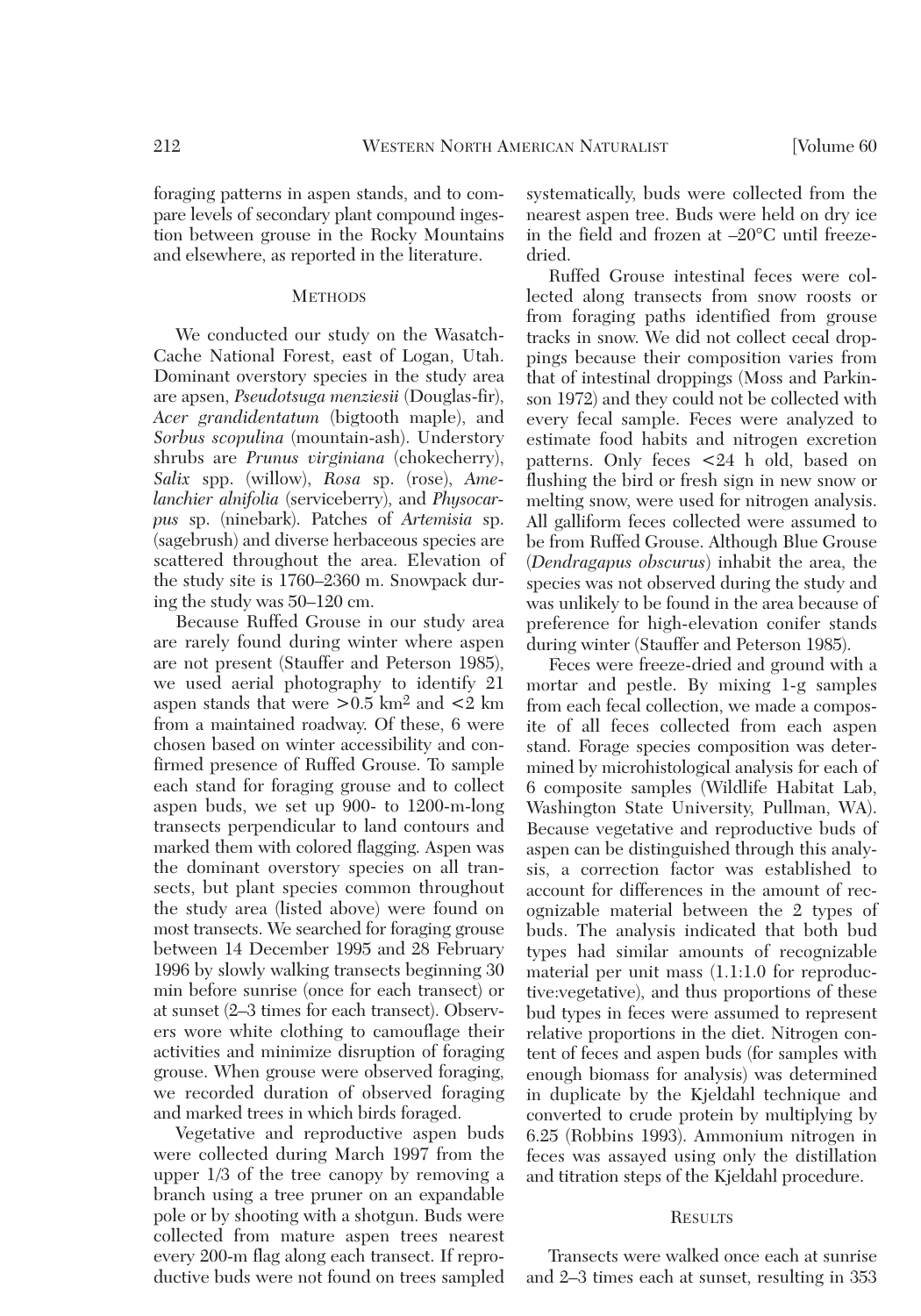and 670 min of observation, respectively. We observed grouse foraging on 6 occasions on 4 different transects. Group sizes of 3, 2, and 1 were observed for a total of 9 birds. One of these birds foraged on both *Prunus virginiana* and aspen buds, another only on *P. virginiana,* and the remainder foraged entirely on aspen. We observed grouse foraging  $7.52 \pm 1.52$  min  $(\bar{x} \pm s_{\bar{x}}; n = 8; \text{ one bird in a group of 3 was not})$ fully visible while foraging). This is a minimum estimate of the duration of foraging bouts because 3 birds were foraging when first seen. The others were first seen flying into the trees in which they foraged. Foraging grouse were first observed  $28 \pm 4$  min ( $n = 6$ ) after official sunset. All foraging in aspen trees occurred in the upper 1/3 of the canopy, and birds moved higher into the canopy as they foraged, finishing in the uppermost branches. Birds foraged at a fast rate (25–45 bite motions/ min) and rarely stopped foraging for >15 sec. Of 10 trees in which grouse were observed foraging, only 1 had reproductive buds; these were staminate buds. No grouse were observed foraging in the morning, although tracks indicated they foraged on shrubs at ground level in the morning.

Thirty-seven fecal samples were used for food habits analysis. Aspen buds were the predominant forage at 5 sites, averaging 41% of feces (Table 1). *Amelanchier alnifolia, Salix* spp., and *Acer grandidentatum* were consumed in lesser amounts on all sites, and *Shepherdia canadensis* (buffalo-berry) and *Prunus virginiana* occurred in feces at 1 site each. Aspen vegetative buds made up a larger percentage of the diet than reproductive buds on 5 sites. Ammonium averaged  $40.2 \pm 1.4\%$  ( $n = 24$ ) of nitrogen excreted in feces (Table 1). Vegetative and reproductive (male and female) buds of aspen averaged  $6.7 \pm 0.5\%$  ( $n = 12$ ) and  $11.2 \pm 1$  $0.4\%$  ( $n = 16$ ) crude protein, respectively.

#### **DISCUSSION**

Foraging behavior of Ruffed Grouse in Utah was similar to that of grouse in Minnesota and Alberta (Svoboda and Gullion 1972, Doerr et al. 1974, Huempfner and Tester 1988). Ruffed Grouse began foraging after sunset and often continued past the time sunlight was visible on the horizon. Arboreal foraging was more common in the evening than morning and was intense during evening as birds appeared to maximize intake rate to fill their crops before roosting for the night. Foraging patterns observed during this study differed from those reported previously (Doerr et al. 1974, Svoboda and Gullion 1972). Ruffed Grouse in Utah did not concentrate their foraging on reproductive buds, despite the higher nitrogen content and larger size of reproductive buds.

Crude protein of reproductive buds from random trees in Utah was similar to that of trees in Alberta (9.2–10.0%; Doerr et al. 1974) and Minnesota (9.3–13.9%; Jakubas and Gullion 1991, Guglielmo and Karasov 1995). Jakubas and Gullion (1991) argue that aspen buds should have ≥11% crude protein and

TABLE 1. Percent forage species composition of Ruffed Grouse feces collected December 1995–March 1996 on 6 study sites in northern Utah and the percentage of fecal nitrogen excreted as ammonium (NH4) in feces collected within 24 h of excretion.

| Study site           |                        | Amelanchier<br>alnifolia | Populus tremuloides |            |                      |            |                          |                       |
|----------------------|------------------------|--------------------------|---------------------|------------|----------------------|------------|--------------------------|-----------------------|
|                      | Acer<br>grandidentatum |                          | Reproductive        | Vegetative | Prunus<br>virginiana | Salix spp. | Shepherdia<br>canadensis | $NH_{4}\%$            |
| Mill Hollow          | 22                     | 25                       | 3                   | 30         | $\theta$             | 20         | $\Omega$                 | $\equiv$ <sup>a</sup> |
| Creek Crossing       | 10                     | 22                       | 11                  | 21         | 23                   | 13         | $\theta$                 | 33                    |
| West Hodges<br>Creek |                        | 21                       | 39                  | 22         | $\Omega$             | 12         | $\theta$                 | 30                    |
| Red Banks            | 8                      | 21                       | 21                  | 29         | $\theta$             | 22         | $\theta$                 | 34                    |
| Franklin Basin       | 22                     | 22                       | 18                  | 26         | $\Omega$             | 12         | $\theta$                 | 44                    |
| Beaver Mountain      | 14                     | 17                       | 7                   | 19         | $\theta$             | 8          | 35                       | 44                    |
| <b>AVERAGE</b>       | 13.8                   | 21.3                     | 16.5                | 24.5       | 3.8                  | 14.5       | 5.8                      | 40.2 <sup>b</sup>     |
| $(s_{\overline{x}})$ | (2.8)                  | (1.1)                    | (5.3)               | (1.8)      | (3.8)                | (2.2)      | (5.8)                    | (1.4)                 |

aFeces <24 h old were not found on this study site. bAverage and standard error for 24 separate samples.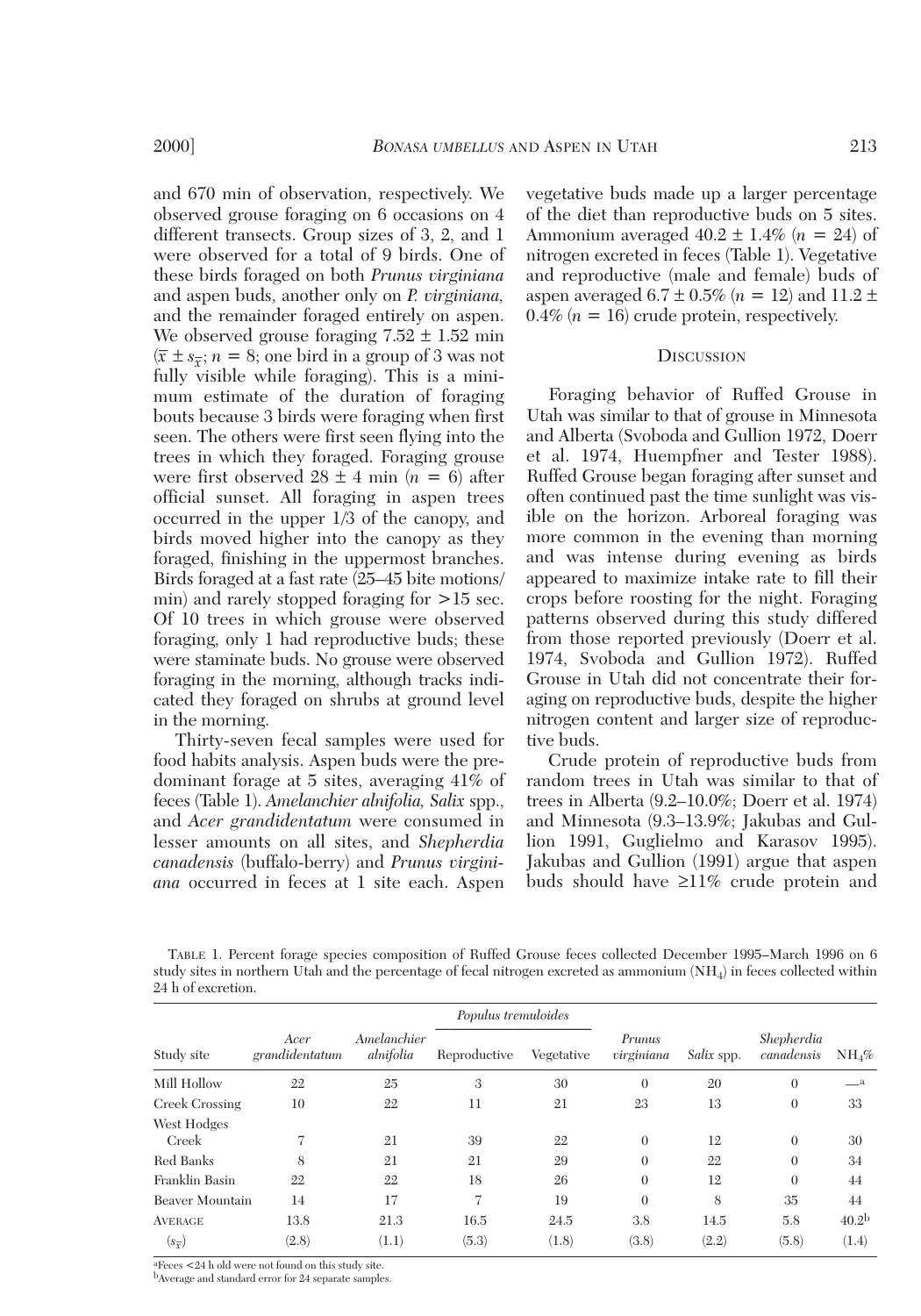≤1.8% coniferyl benzoate to be preferred by foraging Ruffed Grouse. Using only the protein criterion, 40% of trees with staminate buds sampled would be suitable for Ruffed Grouse foraging.

Foraging sign in the snow and analysis of material in grouse crops  $(n = 5)$  indicated that aspen and *Prunus virginiana* were predominant forages of Ruffed Grouse during winter in the Wellsville Mountains, southwest of Logan, Utah (Phillips 1967). Foraging sign also indicated grouse ate buds of *Salix* spp., *Amelanchier alnifolia,* and *Acer grandidentatum,* although these shrubs were not considered important (Phillips 1967). Grouse in our study consumed a similar array of species, although *P. virginiana* occurred in feces at only a single site, and *A. grandidentatum,* and *A. alnifolia* were consumed at most sites. Aspen may have been overrepresented relative to the diet of all Ruffed Grouse in the study area because feces were collected from areas in which aspen trees were part of the overstory. Because grouse were more likely to forage on understory plants during the day and in the canopy of aspen trees during evening, food habits analyses could be biased if daytime and nighttime feces were not collected in representative proportions. Of 29 fecal samples for which we recorded the type of collection (snow roost or grouse foraging path), 16 (55%) were from snow roosts. However, birds were flushed from 2 of these snow roosts in the afternoon, and thus some snow roosts contained feces from daytime foraging. Therefore, we do not feel our food habits data are strongly biased by unrepresentative proportions of feces produced from daytime feeding.

Excretion of ammonium nitrogen increases as a result of metabolic acidosis, which may arise from consumption of forages high in secondary plant compounds (Foley et al. 1995) or from starvation (DelGiudice et al. 1994). Because we saw no indication of malnourished grouse and starvation is rarely documented in grouse (Bergerud 1988), ammonium excretion may serve as an index to ingestion of secondary plant compounds (Foley et al. 1995). Such an index was preferred because analyses of common secondary plant compounds, such as phenolics or tannins, have not been useful in explaining Ruffed Grouse foraging behavior (Jakubas et al. 1989).

Ammonium was <7% of fecal nitrogen in grouse consuming pelleted diets with few secondary plant compounds (Jakubas et al. 1993, Hewitt and Kirkpatrick 1997) and was >10% in grouse consuming native forages or diets containing secondary plant compounds (Hewitt and Kirkpatrick 1997 and references therein). The highest reported ammonium excretion in grouse was 33–55% by Blue Grouse consuming conifer needles (Remington 1990). The high percentage of ammonium nitrogen excreted by Ruffed Grouse in Utah suggests they were ingesting high levels of secondary plant compounds. Although grouse on the West Hodges Creek study area had the lowest level of ammonium excretion and highest proportion of aspen reproductive buds in the diet (Table 1), there was no clear relationship between ammonium excretion and aspen level in the diet (regression analysis, *P* > 0.25). Ammonium concentrations reported in our study may be inflated because cecal feces, which often contain higher concentrations of nitrogen and lower concentrations of ammonium nitrogen (Moss and Parkinson 1972), were not collected. Correcting for cecal feces is unlikely to shift nitrogen excretion patterns dramatically because cecal feces are usually <15% of excreta dry matter (Moss and Parkinson 1972).

### **CONCLUSIONS**

Aspen buds were the primary forage of Ruffed Grouse on our study sites. For this reason, and because Ruffed Grouse during winter in our area use aspen or aspen/conifer stands almost exclusively (Stauffer and Peterson 1985), we feel maintaining aspen in the ecosystem contributes to productive grouse populations, although inclusion of several browse species in Ruffed Grouse diets suggests that diverse communities of deciduous trees and shrubs are likely to provide the best habitat for foraging during winter. High levels of ammonium nitrogen excreted by Ruffed Grouse in the study area may indicate that grouse were consuming browse containing high levels of secondary plant compounds and that improvements in the winter diet may be possible. Whether different diets would influence grouse survival, production, or density is not known. However, further study of Ruffed Grouse foraging will advance our understanding of plant-herbivore interactions and provide new information